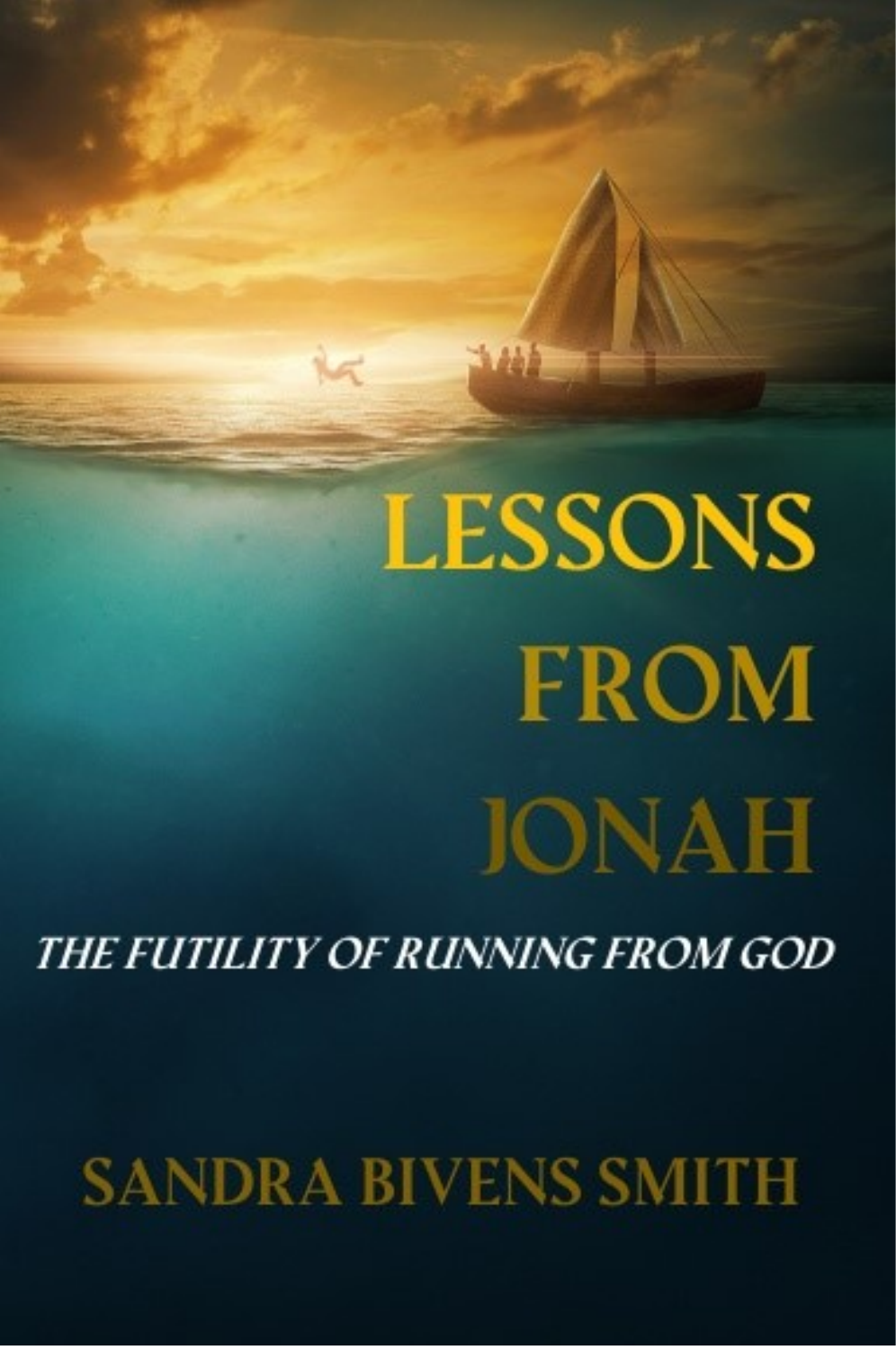### LESSONS FROM JONAH

## The Futility of Running From God

Sandra Bivens Smith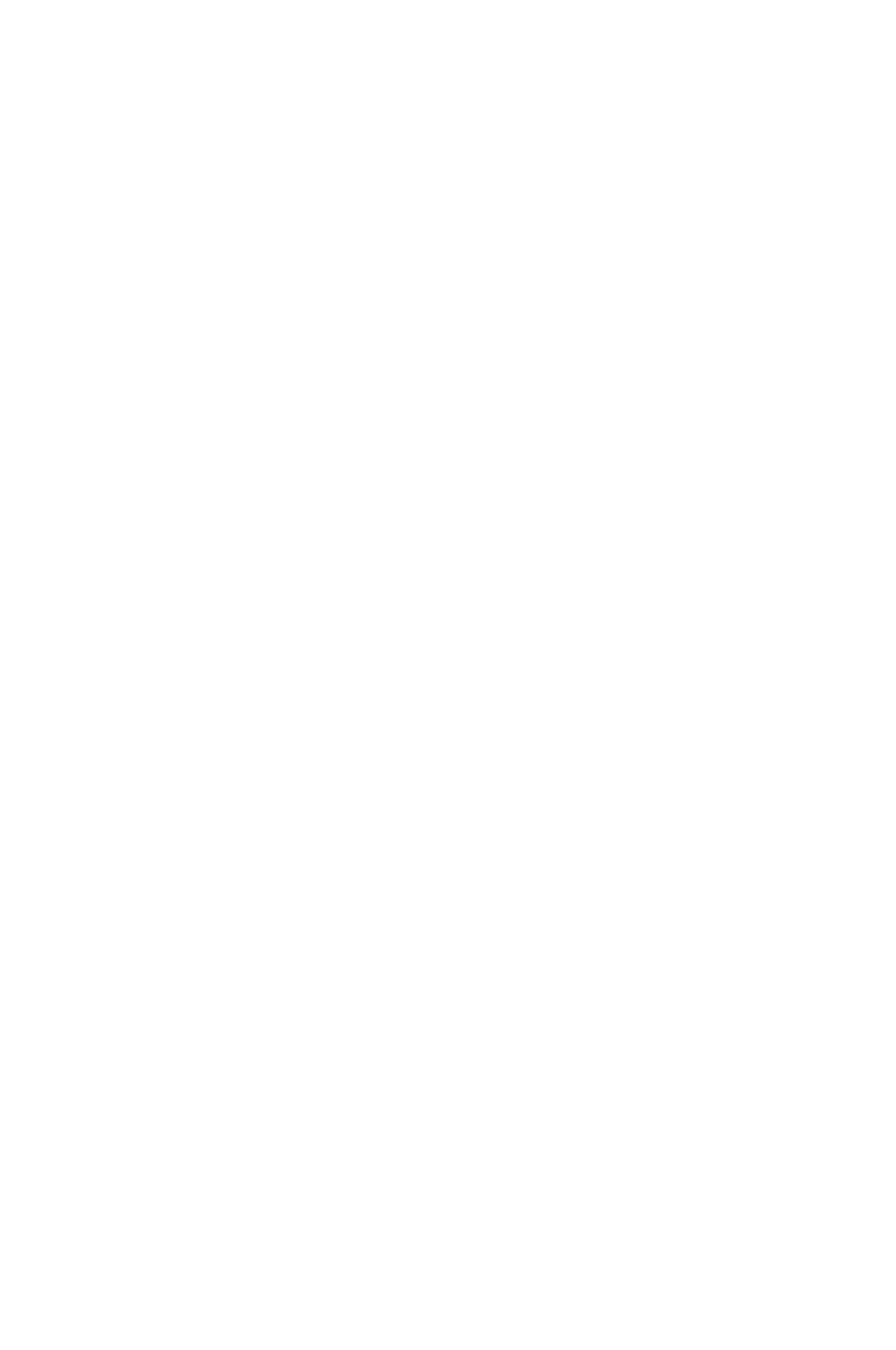*Where shall I go from your Spirit? Or where shall I flee from your presence? If I ascend to heaven, you are there! If I make my bed in Sheol, you are there! If I take the wings of the morning and dwell in the uttermost parts of the sea, even there your hand shall lead me, and your right hand shall hold me. (Psalms 139:7-10)*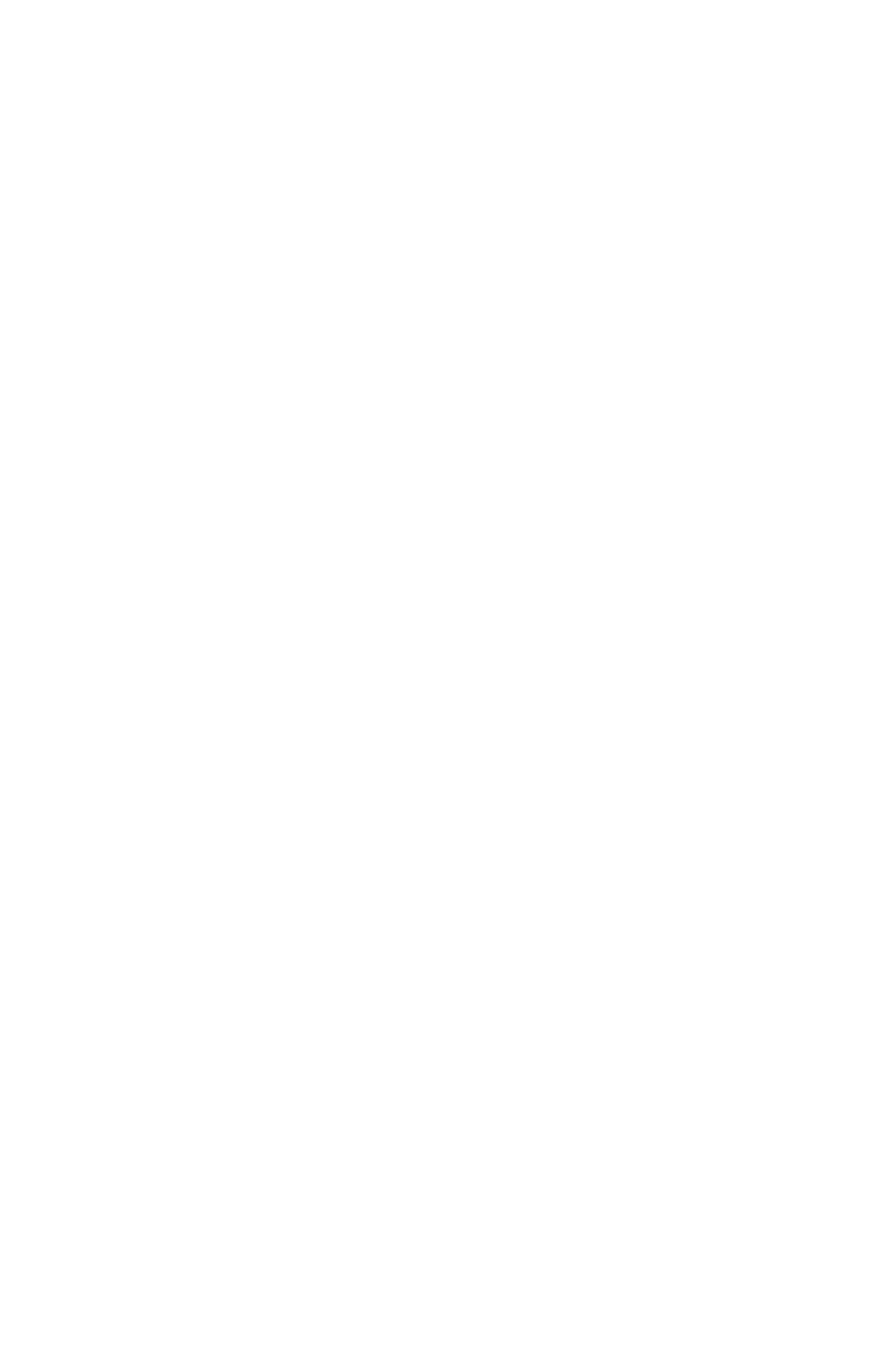Lessons From Jonah ©Sandra Bivens Smith 2015, 2017, 2018, 2020 ISBN: 978-1-387-73910-3

All rights reserved. No part of this book may be used or reproduced by any means, graphic, electronic, or mechanical, including photocopying, recording, taping or by any information storage retrieval system without the written permission of the author except in the case of brief quotations embodied in critical articles or reviews.

#### www.SandraBivensSmith.com

Unless otherwise noted scripture quotations are from the ESV® Bible (The Holy Bible, English Standard Version®), copyright © 2001 by Crossway Bibles, a publishing ministry of Good News Publishers. Used by permission. All rights reserved.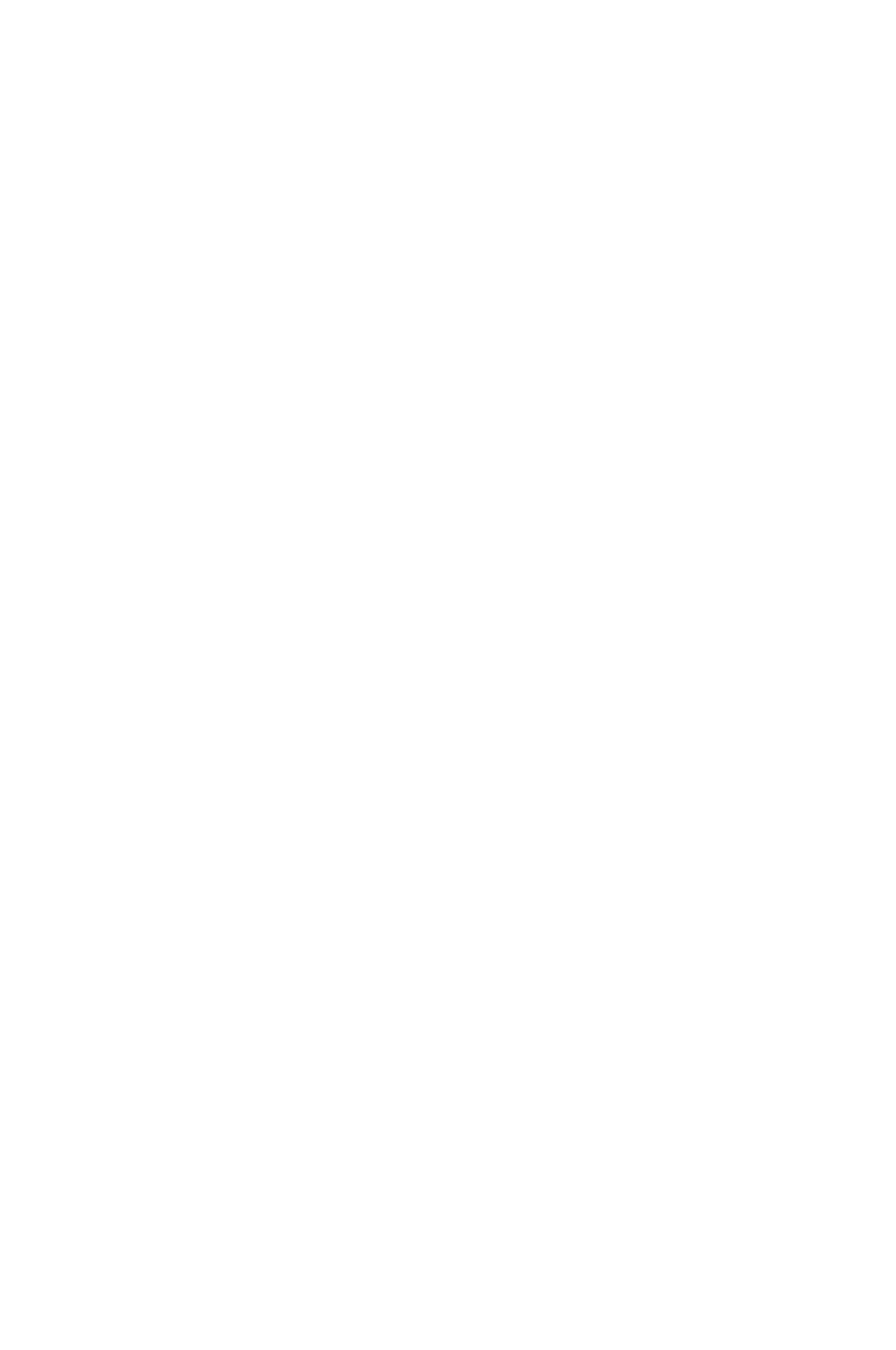#### **Contents**

| Lesson 6 – God's Sovereignty35 |
|--------------------------------|
|                                |
|                                |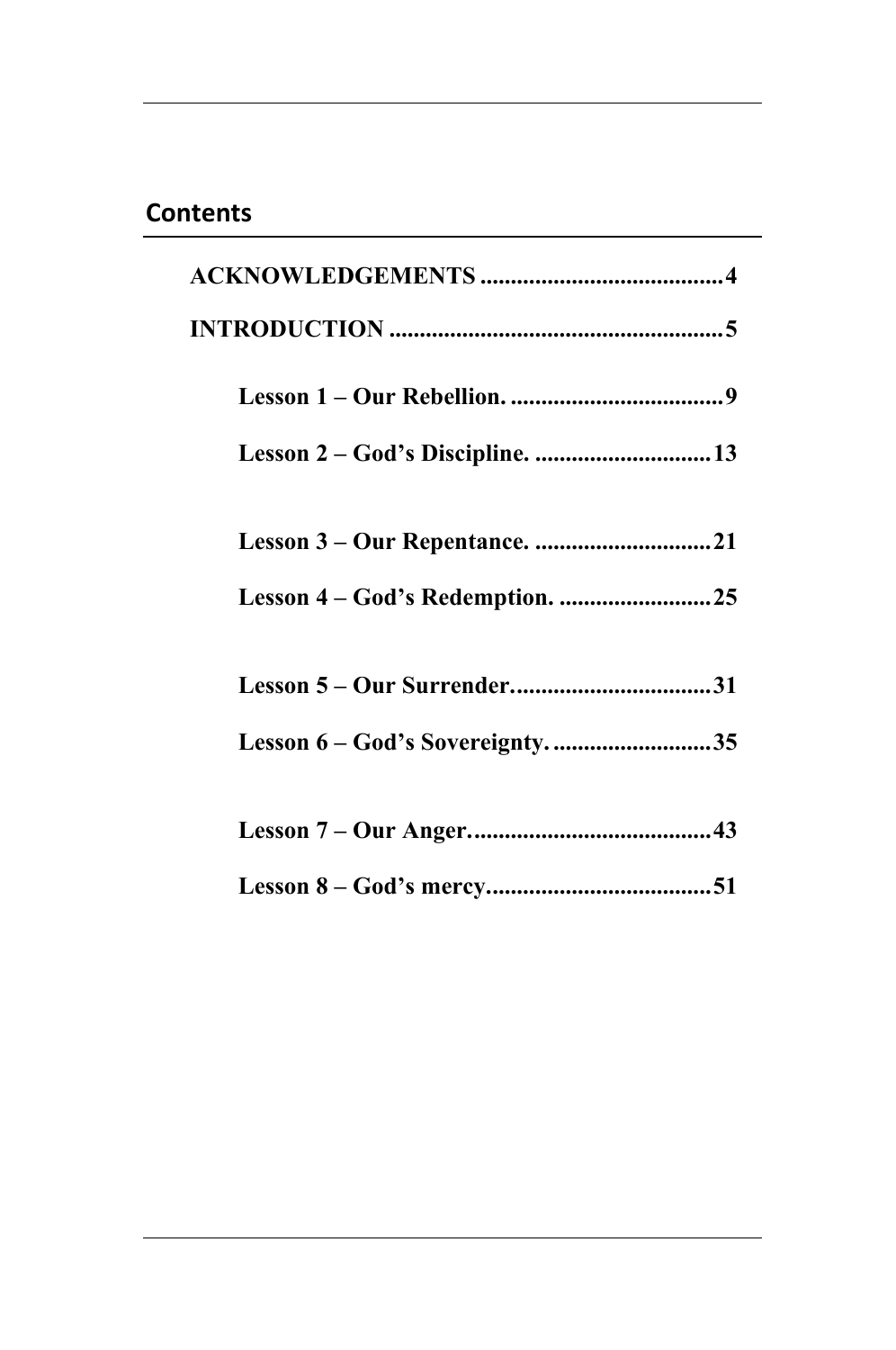#### ACKNOWLEDGEMENTS

<span id="page-9-0"></span>Thank you to my family for your constant encouragement, love, and support.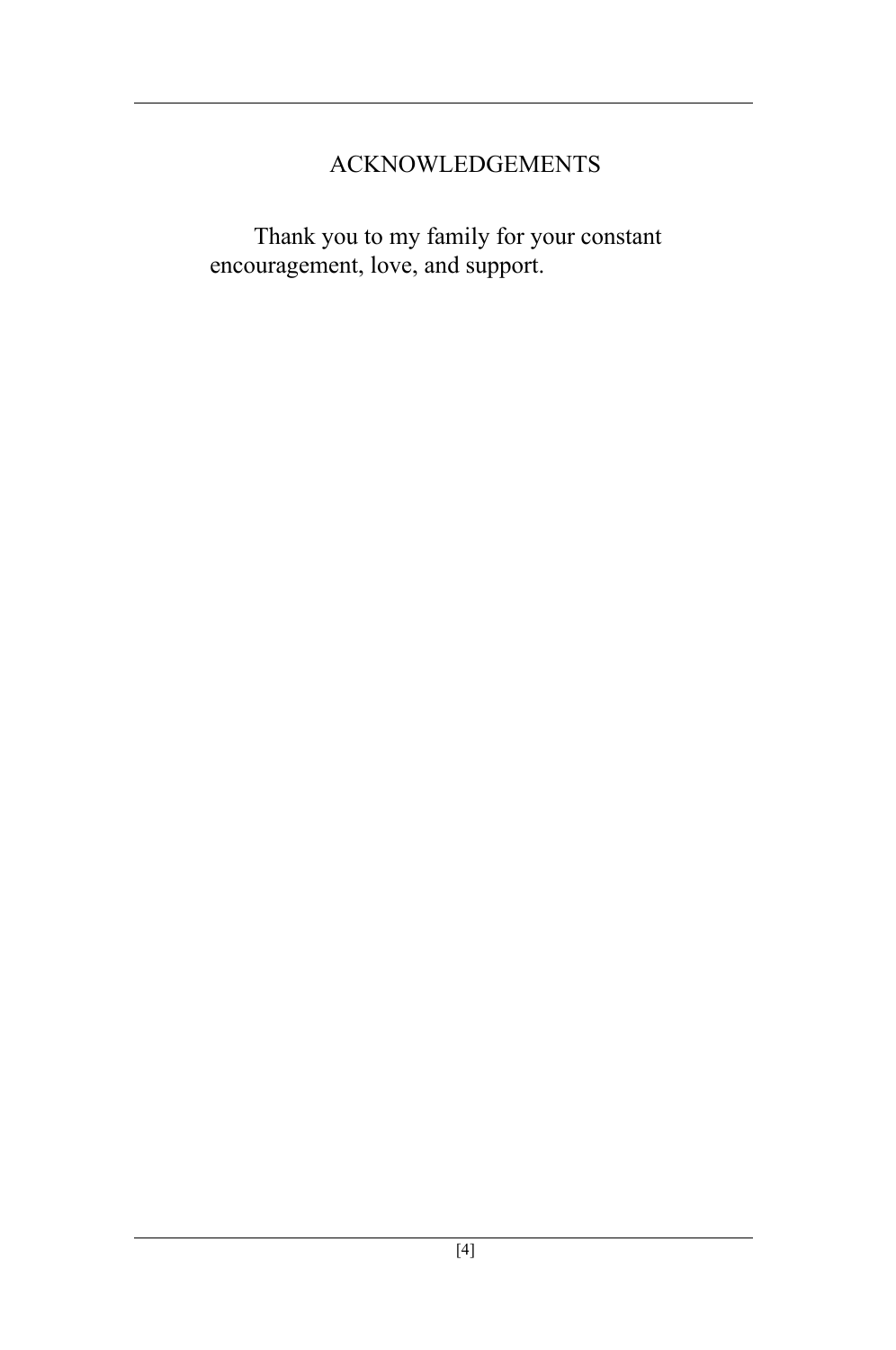#### INTRODUCTION

<span id="page-10-0"></span>*Be not like a horse or a mule, without understanding, which must be curbed with bit and bridle, or it will not stay near you. (Psalms 32:9)*

As a would-be author, it's my habit to scratch down notes of "inspired moments". For instance, I have a whole file of nothing but titles - no narrative, just titles. A thought will come to mind and I think, "that would be a good subject for a devotion, a message or a book", so I write it down and stick it in my "under construction" folder. One title that came to me some time back was "God Uses Pop-Ups". By pop-ups I'm talking about those mostly annoying messages you get when you're searching for a certain thing on the internet. They come out of nowhere at the most inconvenient time. They get in the way of what you want to search for because you can't ignore them and you can't move on until you deal with them. I don't know about you, but I get pop-ups, not only virtually, but in real life as well. I'll be going along and God just keeps "popping up", reminding me in dozens of different ways what He wants me to search for, showing me what He wants me to know.

Recently I've been getting a lot of pop-ups concerning the prophet Jonah. If you'll bear with me just a little longer, I'd like to tell you about them.

*It all started on a Monday morning (I think)*. As I was looking for a word of encouragement to share with my grandchildren, I recalled how my granddaughter and I used to do our own version of bible drill on the story of Jonah. Thinking that might be where I could find a word for the children, I began to read the book of Jonah.